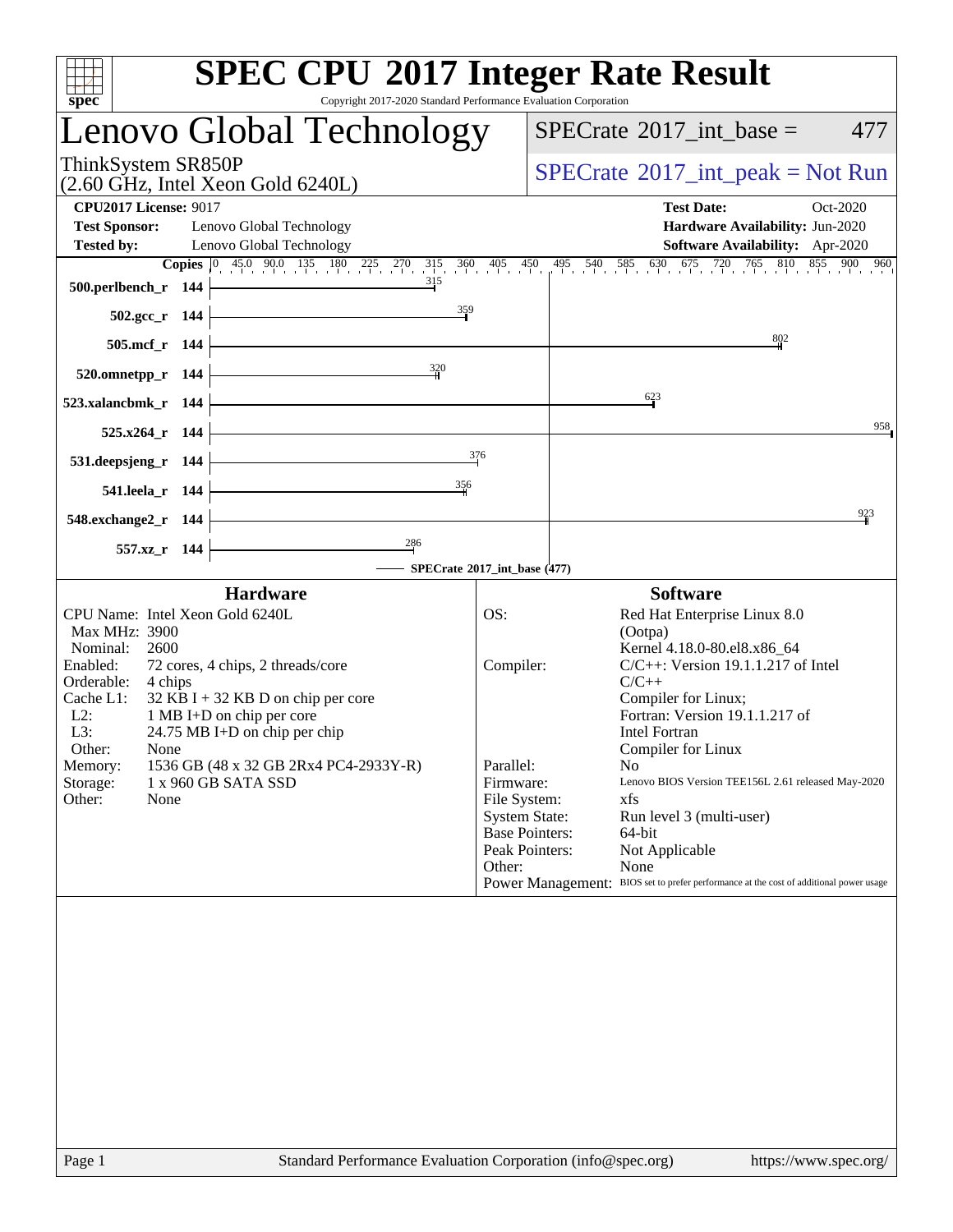

#### **[SPEC CPU](http://www.spec.org/auto/cpu2017/Docs/result-fields.html#SPECCPU2017IntegerRateResult)[2017 Integer Rate Result](http://www.spec.org/auto/cpu2017/Docs/result-fields.html#SPECCPU2017IntegerRateResult)** Copyright 2017-2020 Standard Performance Evaluation Corporation

# Lenovo Global Technology

(2.60 GHz, Intel Xeon Gold 6240L)

ThinkSystem SR850P<br>  $\begin{array}{c}\n\text{SPECTI} \\
\text{SPECTI} \\
\text{SPECTI} \\
\text{SPECTI} \\
\text{SPECTI} \\
\text{SPECTI} \\
\text{SPECTI} \\
\text{SPECTI} \\
\text{SPECTI} \\
\text{SPECTI} \\
\text{SPECTI} \\
\text{SPECTI} \\
\text{SPECTI} \\
\text{SPECTI} \\
\text{S OF} \\
\text{S OF} \\
\text{S OF} \\
\text{S OF} \\
\text{S OF} \\
\text{S OF} \\
\text{S OF} \\
\text{S OF} \\
\text{S OF} \\
\text{S OF} \\
\text{S OF} \\
\text{$ 

 $SPECTate$ <sup>®</sup>[2017\\_int\\_base =](http://www.spec.org/auto/cpu2017/Docs/result-fields.html#SPECrate2017intbase) 477

**[Test Sponsor:](http://www.spec.org/auto/cpu2017/Docs/result-fields.html#TestSponsor)** Lenovo Global Technology **[Hardware Availability:](http://www.spec.org/auto/cpu2017/Docs/result-fields.html#HardwareAvailability)** Jun-2020

**[CPU2017 License:](http://www.spec.org/auto/cpu2017/Docs/result-fields.html#CPU2017License)** 9017 **[Test Date:](http://www.spec.org/auto/cpu2017/Docs/result-fields.html#TestDate)** Oct-2020 **[Tested by:](http://www.spec.org/auto/cpu2017/Docs/result-fields.html#Testedby)** Lenovo Global Technology **[Software Availability:](http://www.spec.org/auto/cpu2017/Docs/result-fields.html#SoftwareAvailability)** Apr-2020

### **[Results Table](http://www.spec.org/auto/cpu2017/Docs/result-fields.html#ResultsTable)**

|                                   | <b>Base</b>   |                |                |                |       | <b>Peak</b>    |       |               |                |              |                |              |                |              |
|-----------------------------------|---------------|----------------|----------------|----------------|-------|----------------|-------|---------------|----------------|--------------|----------------|--------------|----------------|--------------|
| <b>Benchmark</b>                  | <b>Copies</b> | <b>Seconds</b> | Ratio          | <b>Seconds</b> | Ratio | <b>Seconds</b> | Ratio | <b>Copies</b> | <b>Seconds</b> | <b>Ratio</b> | <b>Seconds</b> | <b>Ratio</b> | <b>Seconds</b> | <b>Ratio</b> |
| 500.perlbench_r                   | 144           | 728            | 315            | 725            | 316   | 729            | 314   |               |                |              |                |              |                |              |
| $502.\text{gcc}_r$                | 144           | 567            | 359            | 564            | 361   | 569            | 358   |               |                |              |                |              |                |              |
| $505$ .mcf r                      | 144           | 289            | 804            | 290            | 802   | 291            | 799   |               |                |              |                |              |                |              |
| 520.omnetpp_r                     | 144           | 590            | 320            | 587            | 322   | 596            | 317   |               |                |              |                |              |                |              |
| 523.xalancbmk r                   | 144           | 244            | 623            | 244            | 622   | 243            | 625   |               |                |              |                |              |                |              |
| 525.x264 r                        | 144           | 263            | 960            | 263            | 958   | 263            | 957   |               |                |              |                |              |                |              |
| 531.deepsjeng_r                   | 144           | 439            | 376            | 439            | 376   | 438            | 376   |               |                |              |                |              |                |              |
| 541.leela r                       | 144           | 670            | 356            | 669            | 356   | 662            | 360   |               |                |              |                |              |                |              |
| 548.exchange2_r                   | 144           | 408            | 925            | 410            | 921   | 409            | 923   |               |                |              |                |              |                |              |
| 557.xz r                          | 144           | 544            | 286            | 544            | 286   | 545            | 286   |               |                |              |                |              |                |              |
| $SPECrate^{\circ}2017$ int base = |               |                | 477            |                |       |                |       |               |                |              |                |              |                |              |
| $SPECrate^{\circ}2017$ int peak = |               |                | <b>Not Run</b> |                |       |                |       |               |                |              |                |              |                |              |

Results appear in the [order in which they were run](http://www.spec.org/auto/cpu2017/Docs/result-fields.html#RunOrder). Bold underlined text [indicates a median measurement](http://www.spec.org/auto/cpu2017/Docs/result-fields.html#Median).

### **[Compiler Notes](http://www.spec.org/auto/cpu2017/Docs/result-fields.html#CompilerNotes)**

The inconsistent Compiler version information under Compiler Version section is due to a discrepancy in Intel Compiler. The correct version of C/C++ compiler is: Version 19.1.1.217 Build 20200306 Compiler for Linux The correct version of Fortran compiler is: Version 19.1.1.217 Build 20200306 Compiler for Linux

### **[Submit Notes](http://www.spec.org/auto/cpu2017/Docs/result-fields.html#SubmitNotes)**

 The numactl mechanism was used to bind copies to processors. The config file option 'submit' was used to generate numactl commands to bind each copy to a specific processor. For details, please see the config file.

### **[Operating System Notes](http://www.spec.org/auto/cpu2017/Docs/result-fields.html#OperatingSystemNotes)**

Stack size set to unlimited using "ulimit -s unlimited"

### **[Environment Variables Notes](http://www.spec.org/auto/cpu2017/Docs/result-fields.html#EnvironmentVariablesNotes)**

```
Environment variables set by runcpu before the start of the run:
LD_LIBRARY_PATH =
      "/home/cpu2017-1.1.0-ic19.1.1/lib/intel64:/home/cpu2017-1.1.0-ic19.1.1/l
      ib/ia32:/home/cpu2017-1.1.0-ic19.1.1/je5.0.1-32"
MALLOC_CONF = "retain:true"
```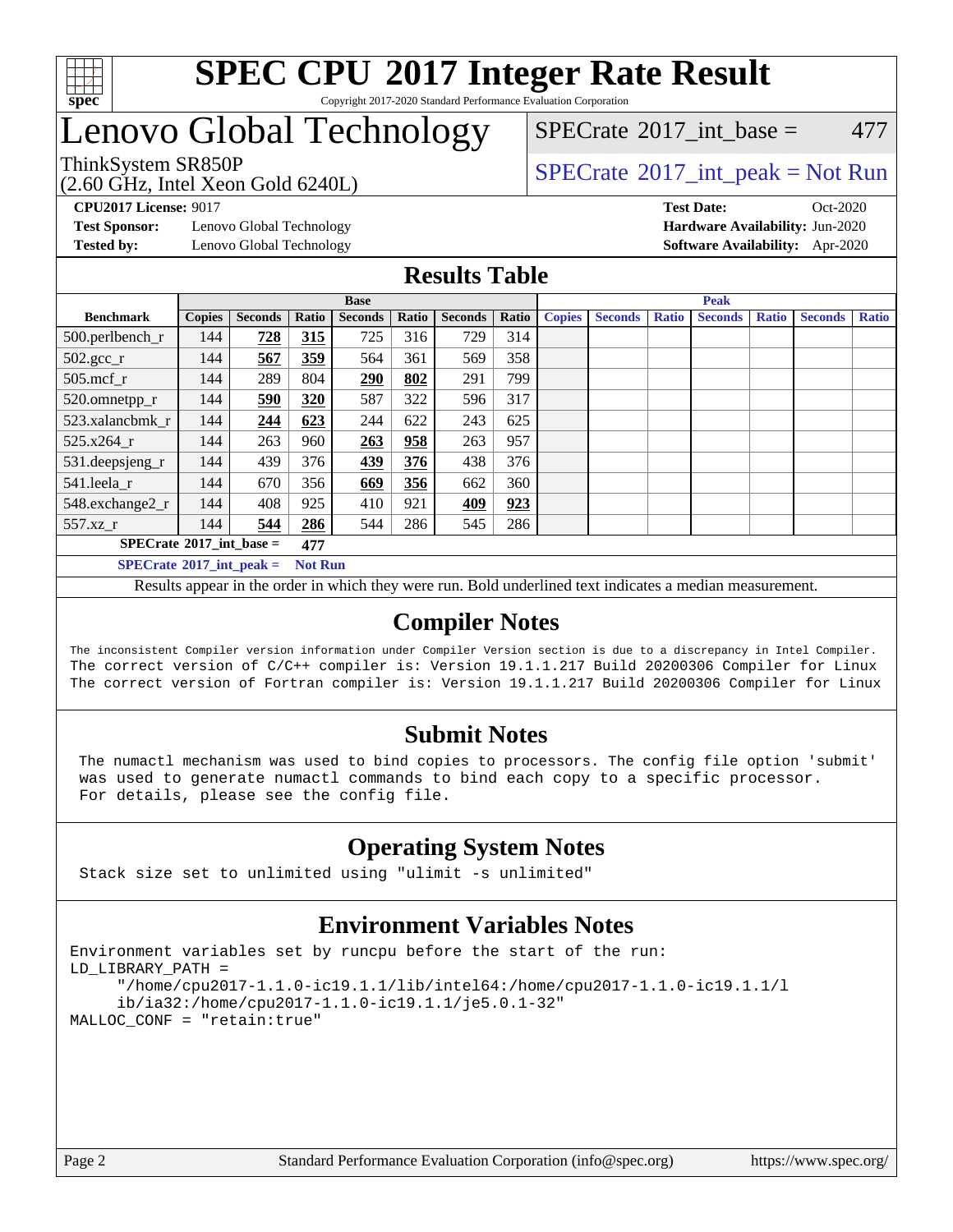

Copyright 2017-2020 Standard Performance Evaluation Corporation

### Lenovo Global Technology

 $SPECTate^{\circ}2017$  int base = 477

(2.60 GHz, Intel Xeon Gold 6240L)

ThinkSystem SR850P<br>  $\begin{array}{c}\n\text{SPECTI}_2 \text{ Intel Year Cold} \leq 240 \text{ J} \\
\text{SPECTI}_3 \text{ int\_peak} = \text{Not Run}\n\end{array}$ 

**[Test Sponsor:](http://www.spec.org/auto/cpu2017/Docs/result-fields.html#TestSponsor)** Lenovo Global Technology **[Hardware Availability:](http://www.spec.org/auto/cpu2017/Docs/result-fields.html#HardwareAvailability)** Jun-2020 **[Tested by:](http://www.spec.org/auto/cpu2017/Docs/result-fields.html#Testedby)** Lenovo Global Technology **[Software Availability:](http://www.spec.org/auto/cpu2017/Docs/result-fields.html#SoftwareAvailability)** Apr-2020

**[CPU2017 License:](http://www.spec.org/auto/cpu2017/Docs/result-fields.html#CPU2017License)** 9017 **[Test Date:](http://www.spec.org/auto/cpu2017/Docs/result-fields.html#TestDate)** Oct-2020

### **[General Notes](http://www.spec.org/auto/cpu2017/Docs/result-fields.html#GeneralNotes)**

 Binaries compiled on a system with 1x Intel Core i9-7980XE CPU + 64GB RAM memory using Redhat Enterprise Linux 8.0 Transparent Huge Pages enabled by default Prior to runcpu invocation Filesystem page cache synced and cleared with: sync; echo 3> /proc/sys/vm/drop\_caches runcpu command invoked through numactl i.e.: numactl --interleave=all runcpu <etc> NA: The test sponsor attests, as of date of publication, that CVE-2017-5754 (Meltdown) is mitigated in the system as tested and documented. Yes: The test sponsor attests, as of date of publication, that CVE-2017-5753 (Spectre variant 1) is mitigated in the system as tested and documented. Yes: The test sponsor attests, as of date of publication, that CVE-2017-5715 (Spectre variant 2) is mitigated in the system as tested and documented.

### **[Platform Notes](http://www.spec.org/auto/cpu2017/Docs/result-fields.html#PlatformNotes)**

BIOS configuration: Choose Operating Mode set to Maximum Performance and then set it to Custom Mode MONITOR/MWAIT set to Enable CPU P-state Control set to Legacy Adjacent Cache Prefetch set to Disable DCU Streamer Prefetcher set to Disable SNC set to Enable

 Sysinfo program /home/cpu2017-1.1.0-ic19.1.1/bin/sysinfo Rev: r6365 of 2019-08-21 295195f888a3d7edb1e6e46a485a0011 running on localhost.localdomain Thu Oct 29 04:57:23 2020

 SUT (System Under Test) info as seen by some common utilities. For more information on this section, see <https://www.spec.org/cpu2017/Docs/config.html#sysinfo>

 From /proc/cpuinfo model name : Intel(R) Xeon(R) Gold 6240L CPU @ 2.60GHz 4 "physical id"s (chips) 144 "processors" cores, siblings (Caution: counting these is hw and system dependent. The following excerpts from /proc/cpuinfo might not be reliable. Use with caution.) cpu cores : 18 siblings : 36 physical 0: cores 0 1 2 3 4 8 9 10 11 16 17 18 19 20 24 25 26 27 physical 1: cores 0 1 2 3 4 8 9 10 11 16 17 18 19 20 24 25 26 27 physical 2: cores 0 1 2 3 4 8 9 10 11 16 17 18 19 20 24 25 26 27 physical 3: cores 0 1 2 3 4 8 9 10 11 16 17 18 19 20 24 25 26 27

**(Continued on next page)**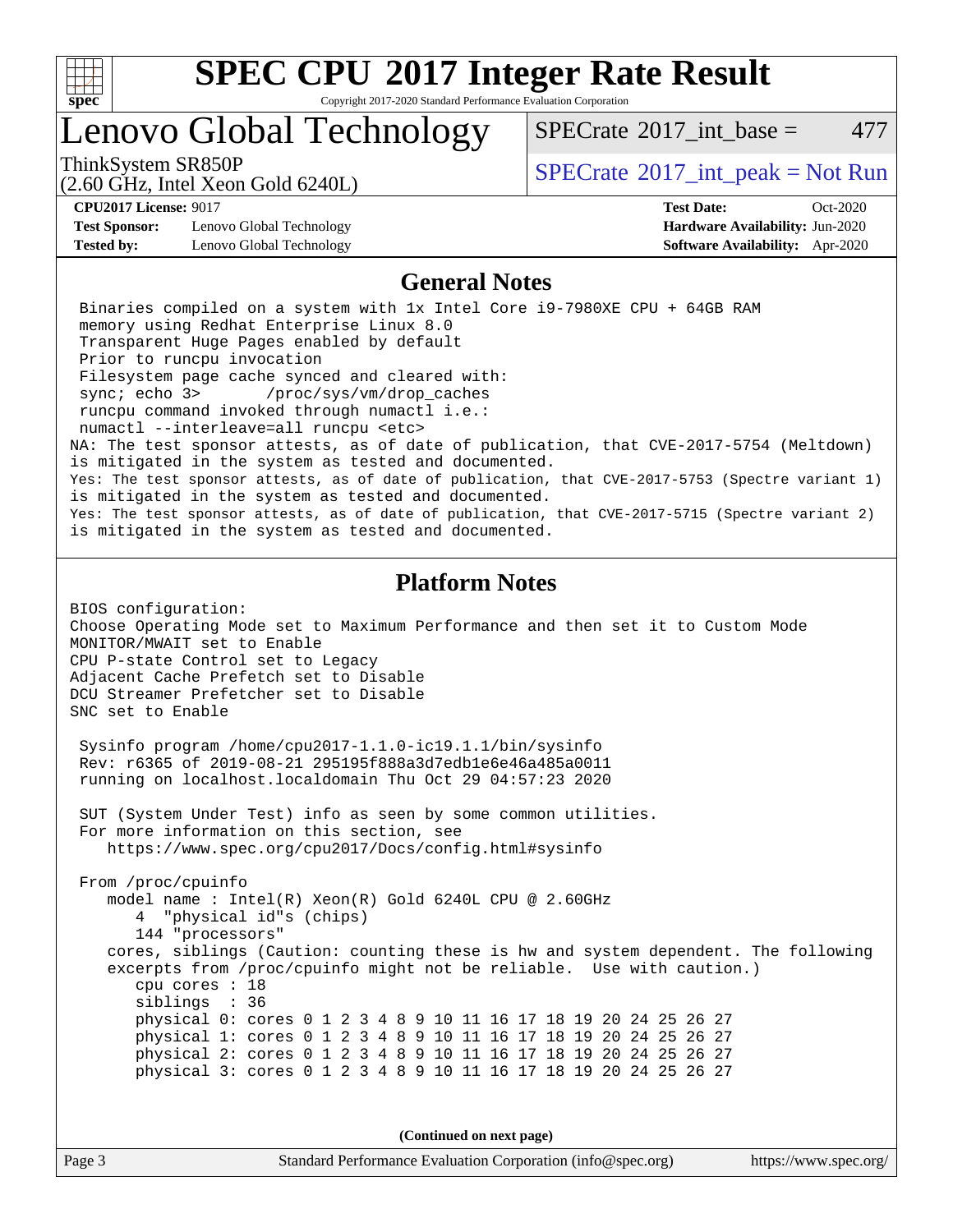

Copyright 2017-2020 Standard Performance Evaluation Corporation

# Lenovo Global Technology

 $SPECTate$ <sup>®</sup>[2017\\_int\\_base =](http://www.spec.org/auto/cpu2017/Docs/result-fields.html#SPECrate2017intbase) 477

(2.60 GHz, Intel Xeon Gold 6240L)

ThinkSystem SR850P<br>  $(2.60 \text{ GHz, Intel Yoon Gold } 6240I)$  [SPECrate](http://www.spec.org/auto/cpu2017/Docs/result-fields.html#SPECrate2017intpeak)®[2017\\_int\\_peak = N](http://www.spec.org/auto/cpu2017/Docs/result-fields.html#SPECrate2017intpeak)ot Run

**[CPU2017 License:](http://www.spec.org/auto/cpu2017/Docs/result-fields.html#CPU2017License)** 9017 **[Test Date:](http://www.spec.org/auto/cpu2017/Docs/result-fields.html#TestDate)** Oct-2020

**[Test Sponsor:](http://www.spec.org/auto/cpu2017/Docs/result-fields.html#TestSponsor)** Lenovo Global Technology **[Hardware Availability:](http://www.spec.org/auto/cpu2017/Docs/result-fields.html#HardwareAvailability)** Jun-2020 **[Tested by:](http://www.spec.org/auto/cpu2017/Docs/result-fields.html#Testedby)** Lenovo Global Technology **[Software Availability:](http://www.spec.org/auto/cpu2017/Docs/result-fields.html#SoftwareAvailability)** Apr-2020

### **[Platform Notes \(Continued\)](http://www.spec.org/auto/cpu2017/Docs/result-fields.html#PlatformNotes)**

| From lscpu:                                                                          |                                                                                     |  |  |  |  |  |
|--------------------------------------------------------------------------------------|-------------------------------------------------------------------------------------|--|--|--|--|--|
| Architecture:                                                                        | x86 64                                                                              |  |  |  |  |  |
| $CPU$ op-mode( $s$ ):                                                                | $32$ -bit, $64$ -bit                                                                |  |  |  |  |  |
| Byte Order:                                                                          | Little Endian                                                                       |  |  |  |  |  |
| CPU(s):                                                                              | 144                                                                                 |  |  |  |  |  |
| On-line CPU(s) list: $0-143$                                                         |                                                                                     |  |  |  |  |  |
| Thread(s) per core:                                                                  | 2                                                                                   |  |  |  |  |  |
| Core(s) per socket:                                                                  | 18                                                                                  |  |  |  |  |  |
| Socket(s):                                                                           | 4                                                                                   |  |  |  |  |  |
| NUMA node(s):                                                                        | 8                                                                                   |  |  |  |  |  |
| Vendor ID:                                                                           | GenuineIntel                                                                        |  |  |  |  |  |
| CPU family:                                                                          | 6                                                                                   |  |  |  |  |  |
| Model:                                                                               | 85                                                                                  |  |  |  |  |  |
| Model name:                                                                          | $Intel(R) Xeon(R) Gold 6240L CPU @ 2.60GHz$                                         |  |  |  |  |  |
| Stepping:                                                                            | 7                                                                                   |  |  |  |  |  |
| CPU MHz:                                                                             | 1075.674                                                                            |  |  |  |  |  |
| CPU max MHz:                                                                         | 3900.0000                                                                           |  |  |  |  |  |
| CPU min MHz:                                                                         | 1000.0000                                                                           |  |  |  |  |  |
| BogoMIPS:                                                                            | 5200.00                                                                             |  |  |  |  |  |
| Virtualization:                                                                      | $VT - x$                                                                            |  |  |  |  |  |
| L1d cache:                                                                           | 32K                                                                                 |  |  |  |  |  |
| Lli cache:                                                                           | 32K                                                                                 |  |  |  |  |  |
| L2 cache:                                                                            | 1024K                                                                               |  |  |  |  |  |
| L3 cache:                                                                            | 25344K                                                                              |  |  |  |  |  |
| NUMA node0 CPU(s):                                                                   | 0-2, 5, 6, 9, 10, 14, 15, 72-74, 77, 78, 81, 82, 86, 87                             |  |  |  |  |  |
| NUMA nodel CPU(s):                                                                   | 3, 4, 7, 8, 11-13, 16, 17, 75, 76, 79, 80, 83-85, 88, 89                            |  |  |  |  |  |
| NUMA $node2$ $CPU(s):$                                                               | 18-20, 23, 24, 27, 28, 32, 33, 90-92, 95, 96, 99, 100, 104, 105                     |  |  |  |  |  |
| NUMA $node3$ CPU $(s)$ :                                                             | 21, 22, 25, 26, 29-31, 34, 35, 93, 94, 97, 98, 101-103, 106, 107                    |  |  |  |  |  |
| NUMA $node4$ CPU $(s)$ :                                                             | 36-38, 41, 42, 45, 46, 50, 51, 108-110, 113, 114, 117, 118, 122, 123                |  |  |  |  |  |
| NUMA $node5$ $CPU(s):$                                                               | 39, 40, 43, 44, 47-49, 52, 53, 111, 112, 115, 116, 119-121, 124, 125                |  |  |  |  |  |
| NUMA node6 CPU(s):                                                                   | 54-56, 59, 60, 63, 64, 68, 69, 126-128, 131, 132, 135, 136, 140, 141                |  |  |  |  |  |
| NUMA node7 CPU(s):                                                                   | 57, 58, 61, 62, 65-67, 70, 71, 129, 130, 133, 134, 137-139, 142, 143                |  |  |  |  |  |
| Flags:                                                                               | fpu vme de pse tsc msr pae mce cx8 apic sep mtrr pge mca cmov                       |  |  |  |  |  |
|                                                                                      | pat pse36 clflush dts acpi mmx fxsr sse sse2 ss ht tm pbe syscall nx pdpelgb rdtscp |  |  |  |  |  |
|                                                                                      | lm constant_tsc art arch_perfmon pebs bts rep_good nopl xtopology nonstop_tsc cpuid |  |  |  |  |  |
|                                                                                      | aperfmperf pni pclmulqdq dtes64 monitor ds_cpl vmx smx est tm2 ssse3 sdbg fma cx16  |  |  |  |  |  |
|                                                                                      | xtpr pdcm pcid dca sse4_1 sse4_2 x2apic movbe popcnt tsc_deadline_timer aes xsave   |  |  |  |  |  |
|                                                                                      | avx f16c rdrand lahf_lm abm 3dnowprefetch cpuid_fault epb cat_13 cdp_13             |  |  |  |  |  |
|                                                                                      | invpcid_single intel_ppin ssbd mba ibrs ibpb stibp ibrs_enhanced tpr_shadow vnmi    |  |  |  |  |  |
| flexpriority ept vpid fsgsbase tsc_adjust bmil hle avx2 smep bmi2 erms invpcid rtm   |                                                                                     |  |  |  |  |  |
|                                                                                      | cqm mpx rdt_a avx512f avx512dq rdseed adx smap clflushopt clwb intel_pt avx512cd    |  |  |  |  |  |
| avx512bw avx512vl xsaveopt xsavec xgetbvl xsaves cqm_llc cqm_occup_llc cqm_mbm_total |                                                                                     |  |  |  |  |  |
|                                                                                      | cqm_mbm_local dtherm ida arat pln pts pku ospke avx512_vnni flush_l1d               |  |  |  |  |  |
| arch capabilities                                                                    |                                                                                     |  |  |  |  |  |
|                                                                                      |                                                                                     |  |  |  |  |  |
| /proc/cpuinfo cache data                                                             |                                                                                     |  |  |  |  |  |
| cache size : 25344 KB                                                                |                                                                                     |  |  |  |  |  |
|                                                                                      |                                                                                     |  |  |  |  |  |

Page 4 Standard Performance Evaluation Corporation [\(info@spec.org\)](mailto:info@spec.org) <https://www.spec.org/>

**(Continued on next page)**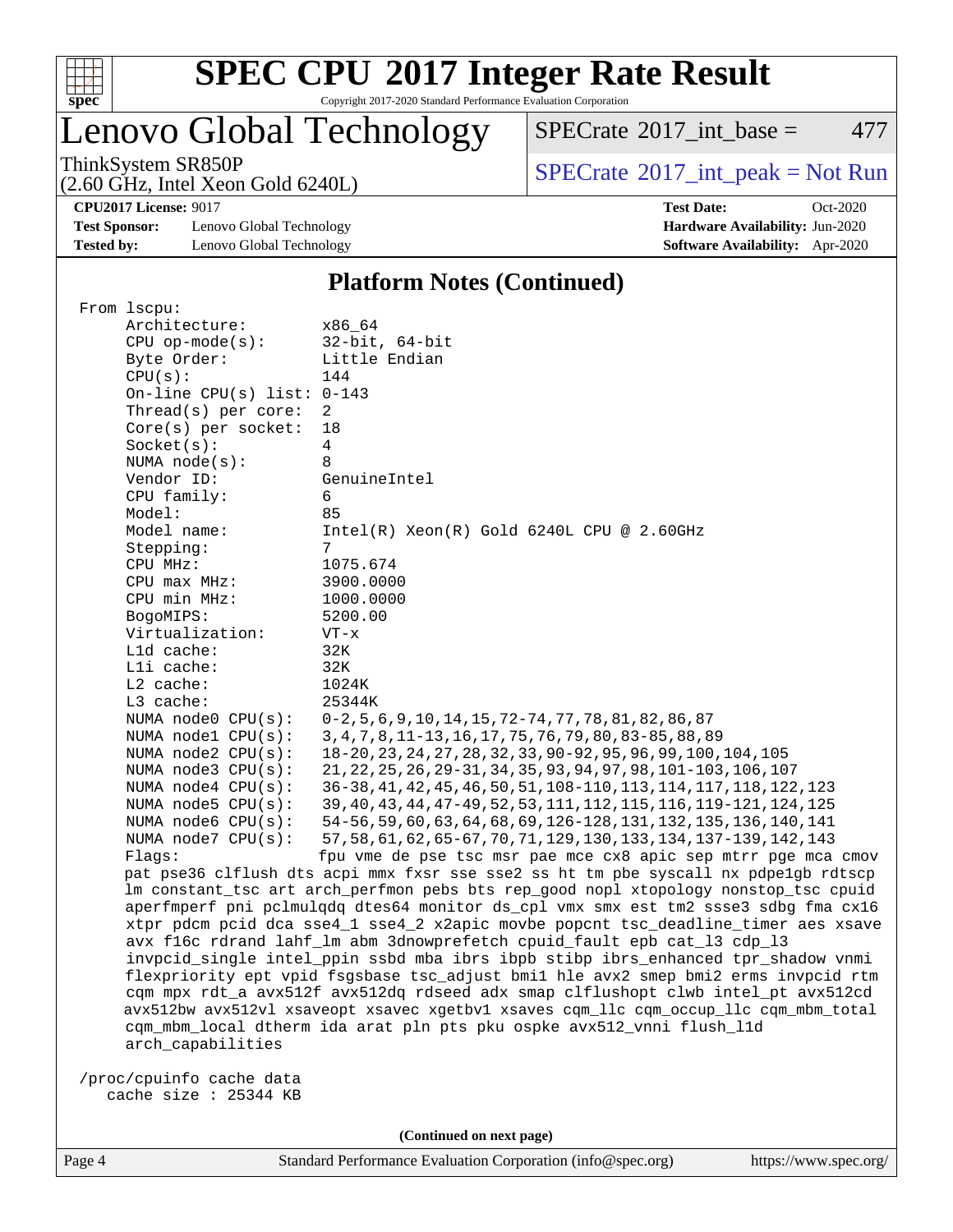

Copyright 2017-2020 Standard Performance Evaluation Corporation

# Lenovo Global Technology

 $SPECTate$ <sup>®</sup>[2017\\_int\\_base =](http://www.spec.org/auto/cpu2017/Docs/result-fields.html#SPECrate2017intbase) 477

(2.60 GHz, Intel Xeon Gold 6240L)

ThinkSystem SR850P<br>  $(2.60 \text{ GHz})$  Intel Xeon Gold 6240L)

**[Test Sponsor:](http://www.spec.org/auto/cpu2017/Docs/result-fields.html#TestSponsor)** Lenovo Global Technology **[Hardware Availability:](http://www.spec.org/auto/cpu2017/Docs/result-fields.html#HardwareAvailability)** Jun-2020 **[Tested by:](http://www.spec.org/auto/cpu2017/Docs/result-fields.html#Testedby)** Lenovo Global Technology **[Software Availability:](http://www.spec.org/auto/cpu2017/Docs/result-fields.html#SoftwareAvailability)** Apr-2020

**[CPU2017 License:](http://www.spec.org/auto/cpu2017/Docs/result-fields.html#CPU2017License)** 9017 **[Test Date:](http://www.spec.org/auto/cpu2017/Docs/result-fields.html#TestDate)** Oct-2020

### **[Platform Notes \(Continued\)](http://www.spec.org/auto/cpu2017/Docs/result-fields.html#PlatformNotes)**

|                                                   |                            | From numactl --hardware WARNING: a numactl 'node' might or might not correspond to a |  |  |  |  |
|---------------------------------------------------|----------------------------|--------------------------------------------------------------------------------------|--|--|--|--|
| physical chip.                                    |                            |                                                                                      |  |  |  |  |
| $available: 8 nodes (0-7)$                        |                            |                                                                                      |  |  |  |  |
|                                                   |                            | node 0 cpus: 0 1 2 5 6 9 10 14 15 72 73 74 77 78 81 82 86 87                         |  |  |  |  |
| node 0 size: 193123 MB                            |                            |                                                                                      |  |  |  |  |
| node 0 free: 192764 MB                            |                            |                                                                                      |  |  |  |  |
|                                                   |                            | node 1 cpus: 3 4 7 8 11 12 13 16 17 75 76 79 80 83 84 85 88 89                       |  |  |  |  |
| node 1 size: 193532 MB                            |                            |                                                                                      |  |  |  |  |
| node 1 free: 193209 MB                            |                            |                                                                                      |  |  |  |  |
|                                                   |                            | node 2 cpus: 18 19 20 23 24 27 28 32 33 90 91 92 95 96 99 100 104 105                |  |  |  |  |
| node 2 size: 193532 MB                            |                            |                                                                                      |  |  |  |  |
| node 2 free: 193223 MB                            |                            |                                                                                      |  |  |  |  |
|                                                   |                            | node 3 cpus: 21 22 25 26 29 30 31 34 35 93 94 97 98 101 102 103 106 107              |  |  |  |  |
| node 3 size: 193532 MB                            |                            |                                                                                      |  |  |  |  |
| node 3 free: 193217 MB                            |                            |                                                                                      |  |  |  |  |
|                                                   |                            | node 4 cpus: 36 37 38 41 42 45 46 50 51 108 109 110 113 114 117 118 122 123          |  |  |  |  |
| node 4 size: 193532 MB                            |                            |                                                                                      |  |  |  |  |
| node 4 free: 193152 MB                            |                            |                                                                                      |  |  |  |  |
|                                                   |                            | node 5 cpus: 39 40 43 44 47 48 49 52 53 111 112 115 116 119 120 121 124 125          |  |  |  |  |
| node 5 size: 193532 MB                            |                            |                                                                                      |  |  |  |  |
| node 5 free: 192309 MB                            |                            |                                                                                      |  |  |  |  |
|                                                   |                            | node 6 cpus: 54 55 56 59 60 63 64 68 69 126 127 128 131 132 135 136 140 141          |  |  |  |  |
| node 6 size: 193532 MB                            |                            |                                                                                      |  |  |  |  |
| node 6 free: 193198 MB                            |                            |                                                                                      |  |  |  |  |
|                                                   |                            | node 7 cpus: 57 58 61 62 65 66 67 70 71 129 130 133 134 137 138 139 142 143          |  |  |  |  |
| node 7 size: 193529 MB                            |                            |                                                                                      |  |  |  |  |
| node 7 free: 193163 MB                            |                            |                                                                                      |  |  |  |  |
| node distances:                                   |                            |                                                                                      |  |  |  |  |
| node 0<br>$\overline{1}$                          | 2 3 4 5<br>6 7             |                                                                                      |  |  |  |  |
| 0:<br>10<br>11                                    | 21<br>21<br>21 21<br>21    | 21                                                                                   |  |  |  |  |
| 1:<br>11<br>10                                    | 21<br>21<br>21<br>21<br>21 | 21                                                                                   |  |  |  |  |
| 2:<br>21<br>21                                    | 10<br>11<br>21<br>21<br>21 | 21                                                                                   |  |  |  |  |
| 21<br>3:<br>21                                    | 11<br>10<br>21<br>21<br>21 | 21                                                                                   |  |  |  |  |
| 4:<br>21<br>21                                    | 21<br>21<br>10<br>11<br>21 | 21                                                                                   |  |  |  |  |
| 5:<br>21<br>21                                    | 21<br>10<br>21<br>11<br>21 | 21                                                                                   |  |  |  |  |
| 6:<br>21<br>21                                    | 21<br>21<br>21<br>21<br>10 | 11                                                                                   |  |  |  |  |
| 7:<br>21<br>21                                    | 21<br>21<br>21 21<br>11    | 10                                                                                   |  |  |  |  |
| From /proc/meminfo                                |                            |                                                                                      |  |  |  |  |
| MemTotal:                                         | 1584995212 kB              |                                                                                      |  |  |  |  |
| HugePages_Total:                                  | $\Omega$                   |                                                                                      |  |  |  |  |
| Hugepagesize:                                     | 2048 kB                    |                                                                                      |  |  |  |  |
|                                                   |                            |                                                                                      |  |  |  |  |
|                                                   |                            |                                                                                      |  |  |  |  |
| From /etc/*release* /etc/*version*<br>os-release: |                            |                                                                                      |  |  |  |  |
| NAME="Red Hat Enterprise Linux"                   |                            |                                                                                      |  |  |  |  |
|                                                   |                            |                                                                                      |  |  |  |  |
| (Continued on next page)                          |                            |                                                                                      |  |  |  |  |
|                                                   |                            |                                                                                      |  |  |  |  |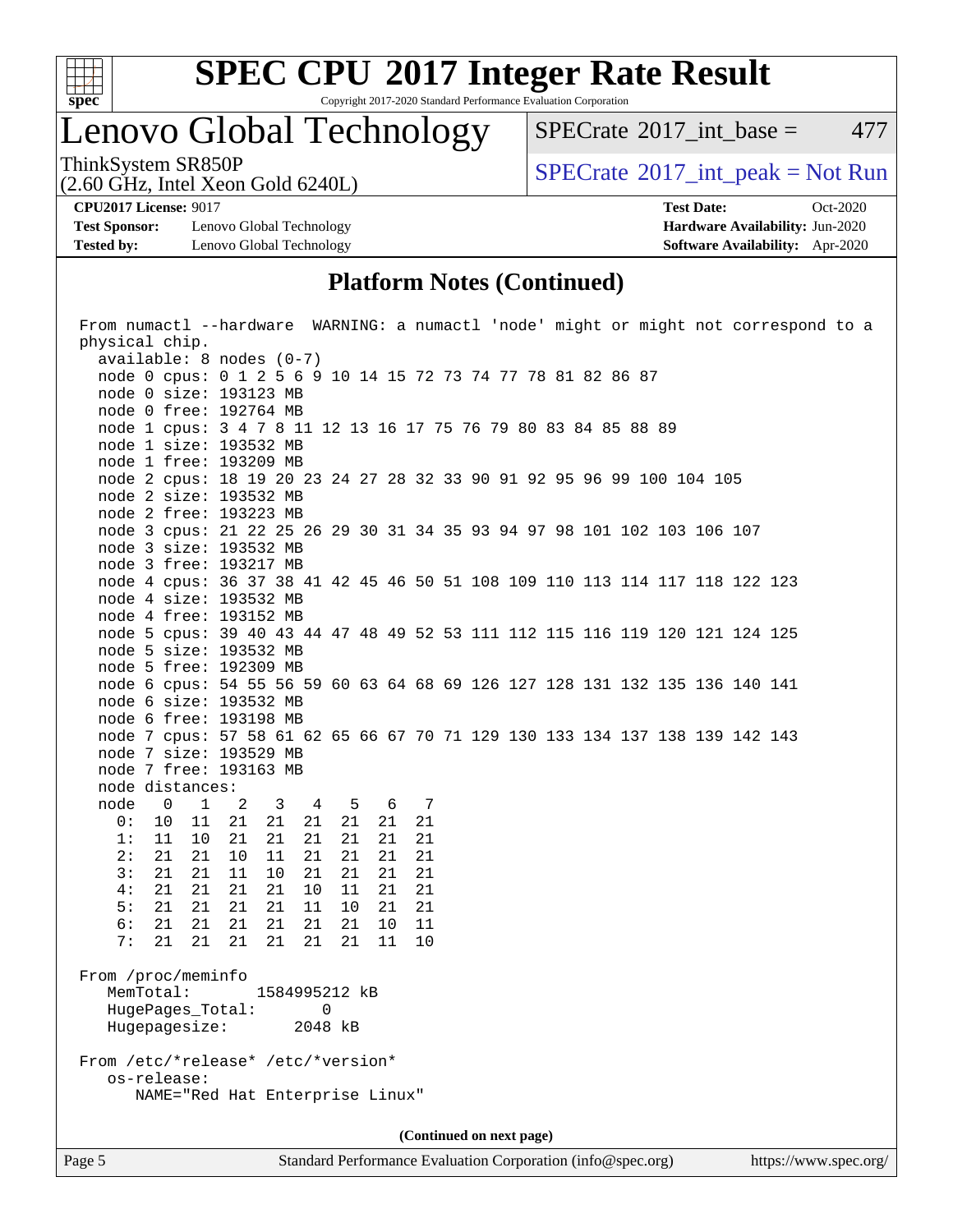

Copyright 2017-2020 Standard Performance Evaluation Corporation

Lenovo Global Technology

 $SPECTate^{\circ}2017$  int base = 477

(2.60 GHz, Intel Xeon Gold 6240L)

ThinkSystem SR850P<br>  $\begin{array}{c}\n\text{SPECTI}_2 \text{ Intel Year Cold} \leq 240 \text{ J} \\
\text{SPECTI}_3 \text{ int\_peak} = \text{Not Run}\n\end{array}$ 

**[Test Sponsor:](http://www.spec.org/auto/cpu2017/Docs/result-fields.html#TestSponsor)** Lenovo Global Technology **[Hardware Availability:](http://www.spec.org/auto/cpu2017/Docs/result-fields.html#HardwareAvailability)** Jun-2020 **[Tested by:](http://www.spec.org/auto/cpu2017/Docs/result-fields.html#Testedby)** Lenovo Global Technology **[Software Availability:](http://www.spec.org/auto/cpu2017/Docs/result-fields.html#SoftwareAvailability)** Apr-2020

**[CPU2017 License:](http://www.spec.org/auto/cpu2017/Docs/result-fields.html#CPU2017License)** 9017 **[Test Date:](http://www.spec.org/auto/cpu2017/Docs/result-fields.html#TestDate)** Oct-2020

### **[Platform Notes \(Continued\)](http://www.spec.org/auto/cpu2017/Docs/result-fields.html#PlatformNotes)**

 VERSION="8.0 (Ootpa)" ID="rhel" ID\_LIKE="fedora" VERSION\_ID="8.0" PLATFORM\_ID="platform:el8" PRETTY\_NAME="Red Hat Enterprise Linux 8.0 (Ootpa)" ANSI\_COLOR="0;31" redhat-release: Red Hat Enterprise Linux release 8.0 (Ootpa) system-release: Red Hat Enterprise Linux release 8.0 (Ootpa) system-release-cpe: cpe:/o:redhat:enterprise\_linux:8.0:ga uname -a: Linux localhost.localdomain 4.18.0-80.el8.x86\_64 #1 SMP Wed Mar 13 12:02:46 UTC 2019 x86\_64 x86\_64 x86\_64 GNU/Linux Kernel self-reported vulnerability status: CVE-2018-3620 (L1 Terminal Fault): Not affected Microarchitectural Data Sampling: No status reported<br>CVE-2017-5754 (Meltdown): Not affected  $CVE-2017-5754$  (Meltdown): CVE-2018-3639 (Speculative Store Bypass): Mitigation: Speculative Store Bypass disabled via prctl and seccomp CVE-2017-5753 (Spectre variant 1): Mitigation: \_\_user pointer sanitization<br>CVE-2017-5715 (Spectre variant 2): Mitigation: Enhanced IBRS, IBPB: condition Mitigation: Enhanced IBRS, IBPB: conditional, RSB filling run-level 3 Oct 29 00:23 SPEC is set to: /home/cpu2017-1.1.0-ic19.1.1 Filesystem Type Size Used Avail Use% Mounted on /dev/sda4 xfs 839G 22G 817G 3% /home From /sys/devices/virtual/dmi/id BIOS: Lenovo -[TEE156L-2.61]- 05/20/2020 Vendor: Lenovo Product: ThinkSystem SR850P -[7D2HCTO1WW]- Product Family: ThinkSystem Serial: 1234567890 Additional information from dmidecode follows. WARNING: Use caution when you interpret this section. The 'dmidecode' program reads system data which is "intended to allow hardware to be accurately determined", but the intent may not be met, as there are frequent changes to hardware, firmware, and the "DMTF SMBIOS" standard. Memory: 48x Samsung M393A4K40CB2-CVF 32 GB 2 rank 2933 (End of data from sysinfo program)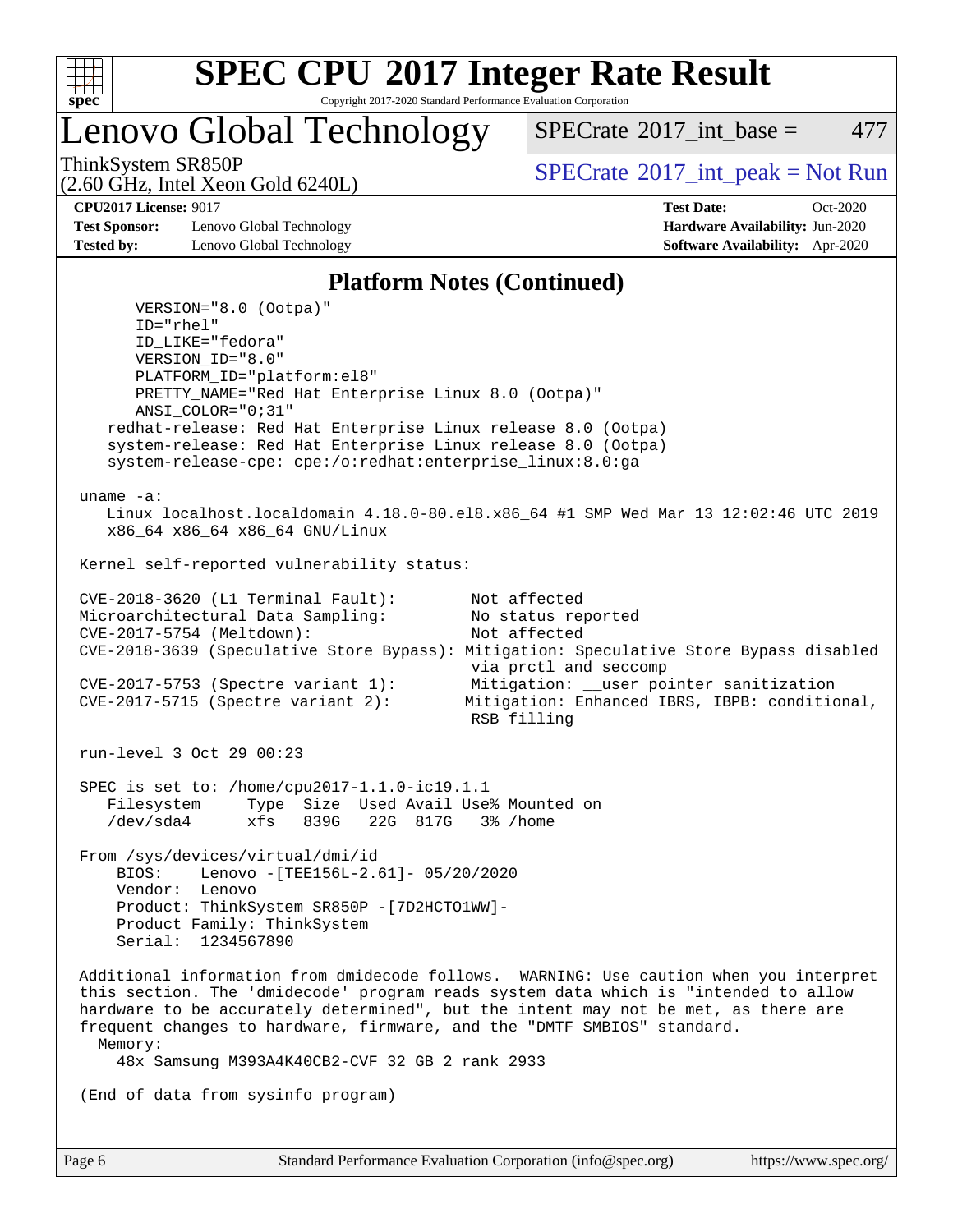

### **[SPEC CPU](http://www.spec.org/auto/cpu2017/Docs/result-fields.html#SPECCPU2017IntegerRateResult)[2017 Integer Rate Result](http://www.spec.org/auto/cpu2017/Docs/result-fields.html#SPECCPU2017IntegerRateResult)** Copyright 2017-2020 Standard Performance Evaluation Corporation

### Lenovo Global Technology

 $SPECTate$ <sup>®</sup>[2017\\_int\\_base =](http://www.spec.org/auto/cpu2017/Docs/result-fields.html#SPECrate2017intbase) 477

(2.60 GHz, Intel Xeon Gold 6240L)

ThinkSystem SR850P<br>  $\begin{array}{c}\n\text{SPECTB} \\
\text{SPECTB} \\
\text{SPECTB} \\
\text{SPECTB} \\
\text{SPECTB} \\
\text{SPECTB} \\
\text{SPECTB} \\
\text{SPECTB} \\
\text{SPECTB} \\
\text{SPECTB} \\
\text{SPECTB} \\
\text{SPECTB} \\
\text{SPECTB} \\
\text{SPECTB} \\
\text{SPECTB} \\
\text{SPECTB} \\
\text{SPECTB} \\
\text{SPECTB} \\
\text{SPECTB} \\
\text{SPECTB} \\
\text{SPECTB} \\
\text{SPECTB} \\
\text{SISTB} \\
\text{SISTB} \\$ 

**[Test Sponsor:](http://www.spec.org/auto/cpu2017/Docs/result-fields.html#TestSponsor)** Lenovo Global Technology **[Hardware Availability:](http://www.spec.org/auto/cpu2017/Docs/result-fields.html#HardwareAvailability)** Jun-2020 **[Tested by:](http://www.spec.org/auto/cpu2017/Docs/result-fields.html#Testedby)** Lenovo Global Technology **[Software Availability:](http://www.spec.org/auto/cpu2017/Docs/result-fields.html#SoftwareAvailability)** Apr-2020

**[CPU2017 License:](http://www.spec.org/auto/cpu2017/Docs/result-fields.html#CPU2017License)** 9017 **[Test Date:](http://www.spec.org/auto/cpu2017/Docs/result-fields.html#TestDate)** Oct-2020

### **[Compiler Version Notes](http://www.spec.org/auto/cpu2017/Docs/result-fields.html#CompilerVersionNotes)**

| 500.perlbench_r(base) 502.gcc_r(base) 505.mcf_r(base)<br>C<br>$525.x264_r(base) 557.xz_r(base)$                                                                                        |  |  |  |  |
|----------------------------------------------------------------------------------------------------------------------------------------------------------------------------------------|--|--|--|--|
| Intel(R) C Compiler for applications running on Intel(R) $64$ , Version 2021.1<br>NextGen Build 20200304<br>Copyright (C) 1985-2020 Intel Corporation. All rights reserved.            |  |  |  |  |
| ---------------<br>-----------------------------<br>520.omnetpp $r(base)$ 523.xalancbmk $r(base)$ 531.deepsjeng $r(base)$<br>$C++$<br>$541.$ leela r(base)                             |  |  |  |  |
| Intel(R) $C++$ Compiler for applications running on Intel(R) 64, Version 2021.1<br>NextGen Build 20200304<br>Copyright (C) 1985-2020 Intel Corporation. All rights reserved.           |  |  |  |  |
| Fortran   548.exchange2 $r(base)$                                                                                                                                                      |  |  |  |  |
| Intel(R) Fortran Intel(R) 64 Compiler for applications running on Intel(R)<br>64, Version 19.1.1.217 Build 20200306<br>Copyright (C) 1985-2020 Intel Corporation. All rights reserved. |  |  |  |  |

### **[Base Compiler Invocation](http://www.spec.org/auto/cpu2017/Docs/result-fields.html#BaseCompilerInvocation)**

[C benchmarks](http://www.spec.org/auto/cpu2017/Docs/result-fields.html#Cbenchmarks): [icc](http://www.spec.org/cpu2017/results/res2020q4/cpu2017-20201109-24363.flags.html#user_CCbase_intel_icc_66fc1ee009f7361af1fbd72ca7dcefbb700085f36577c54f309893dd4ec40d12360134090235512931783d35fd58c0460139e722d5067c5574d8eaf2b3e37e92)

| $C_{++}$ benchmarks: |  |
|----------------------|--|
| icpc                 |  |

[Fortran benchmarks](http://www.spec.org/auto/cpu2017/Docs/result-fields.html#Fortranbenchmarks): [ifort](http://www.spec.org/cpu2017/results/res2020q4/cpu2017-20201109-24363.flags.html#user_FCbase_intel_ifort_8111460550e3ca792625aed983ce982f94888b8b503583aa7ba2b8303487b4d8a21a13e7191a45c5fd58ff318f48f9492884d4413fa793fd88dd292cad7027ca)

### **[Base Portability Flags](http://www.spec.org/auto/cpu2017/Docs/result-fields.html#BasePortabilityFlags)**

 500.perlbench\_r: [-DSPEC\\_LP64](http://www.spec.org/cpu2017/results/res2020q4/cpu2017-20201109-24363.flags.html#b500.perlbench_r_basePORTABILITY_DSPEC_LP64) [-DSPEC\\_LINUX\\_X64](http://www.spec.org/cpu2017/results/res2020q4/cpu2017-20201109-24363.flags.html#b500.perlbench_r_baseCPORTABILITY_DSPEC_LINUX_X64) 502.gcc\_r: [-DSPEC\\_LP64](http://www.spec.org/cpu2017/results/res2020q4/cpu2017-20201109-24363.flags.html#suite_basePORTABILITY502_gcc_r_DSPEC_LP64) 505.mcf\_r: [-DSPEC\\_LP64](http://www.spec.org/cpu2017/results/res2020q4/cpu2017-20201109-24363.flags.html#suite_basePORTABILITY505_mcf_r_DSPEC_LP64) 520.omnetpp\_r: [-DSPEC\\_LP64](http://www.spec.org/cpu2017/results/res2020q4/cpu2017-20201109-24363.flags.html#suite_basePORTABILITY520_omnetpp_r_DSPEC_LP64)

**(Continued on next page)**

Page 7 Standard Performance Evaluation Corporation [\(info@spec.org\)](mailto:info@spec.org) <https://www.spec.org/>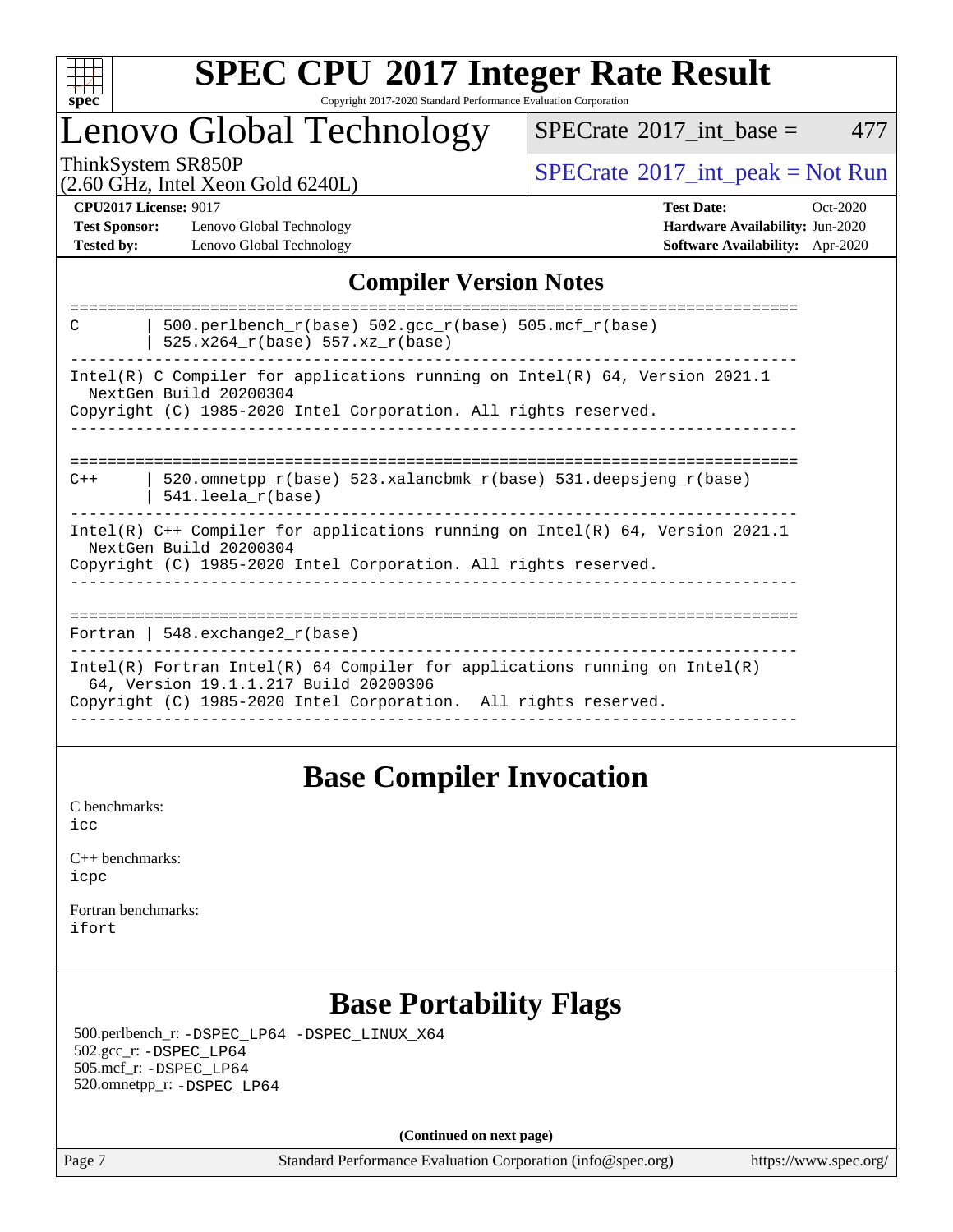

Copyright 2017-2020 Standard Performance Evaluation Corporation

### Lenovo Global Technology

(2.60 GHz, Intel Xeon Gold 6240L)

 $SPECTate^{\circ}2017\_int\_base = 477$ 

ThinkSystem SR850P<br>  $\begin{array}{c}\n\text{SPECTI}_2 \text{ Intel Year Cold} \leq 240 \text{ J} \\
\text{SPECTI}_3 \text{ int\_peak} = \text{Not Run}\n\end{array}$ 

**[Test Sponsor:](http://www.spec.org/auto/cpu2017/Docs/result-fields.html#TestSponsor)** Lenovo Global Technology **[Hardware Availability:](http://www.spec.org/auto/cpu2017/Docs/result-fields.html#HardwareAvailability)** Jun-2020 **[Tested by:](http://www.spec.org/auto/cpu2017/Docs/result-fields.html#Testedby)** Lenovo Global Technology **[Software Availability:](http://www.spec.org/auto/cpu2017/Docs/result-fields.html#SoftwareAvailability)** Apr-2020

**[CPU2017 License:](http://www.spec.org/auto/cpu2017/Docs/result-fields.html#CPU2017License)** 9017 **[Test Date:](http://www.spec.org/auto/cpu2017/Docs/result-fields.html#TestDate)** Oct-2020

### **[Base Portability Flags \(Continued\)](http://www.spec.org/auto/cpu2017/Docs/result-fields.html#BasePortabilityFlags)**

 523.xalancbmk\_r: [-DSPEC\\_LP64](http://www.spec.org/cpu2017/results/res2020q4/cpu2017-20201109-24363.flags.html#suite_basePORTABILITY523_xalancbmk_r_DSPEC_LP64) [-DSPEC\\_LINUX](http://www.spec.org/cpu2017/results/res2020q4/cpu2017-20201109-24363.flags.html#b523.xalancbmk_r_baseCXXPORTABILITY_DSPEC_LINUX) 525.x264\_r: [-DSPEC\\_LP64](http://www.spec.org/cpu2017/results/res2020q4/cpu2017-20201109-24363.flags.html#suite_basePORTABILITY525_x264_r_DSPEC_LP64) 531.deepsjeng\_r: [-DSPEC\\_LP64](http://www.spec.org/cpu2017/results/res2020q4/cpu2017-20201109-24363.flags.html#suite_basePORTABILITY531_deepsjeng_r_DSPEC_LP64) 541.leela\_r: [-DSPEC\\_LP64](http://www.spec.org/cpu2017/results/res2020q4/cpu2017-20201109-24363.flags.html#suite_basePORTABILITY541_leela_r_DSPEC_LP64) 548.exchange2\_r: [-DSPEC\\_LP64](http://www.spec.org/cpu2017/results/res2020q4/cpu2017-20201109-24363.flags.html#suite_basePORTABILITY548_exchange2_r_DSPEC_LP64) 557.xz\_r: [-DSPEC\\_LP64](http://www.spec.org/cpu2017/results/res2020q4/cpu2017-20201109-24363.flags.html#suite_basePORTABILITY557_xz_r_DSPEC_LP64)

**[Base Optimization Flags](http://www.spec.org/auto/cpu2017/Docs/result-fields.html#BaseOptimizationFlags)**

#### [C benchmarks](http://www.spec.org/auto/cpu2017/Docs/result-fields.html#Cbenchmarks):

```
-m64 -qnextgen -std=c11
-Wl,-plugin-opt=-x86-branches-within-32B-boundaries -Wl,-z,muldefs
-xCORE-AVX2 -O3 -ffast-math -flto -mfpmath=sse -funroll-loops
-fuse-ld=gold -qopt-mem-layout-trans=4
-L/usr/local/IntelCompiler19/compilers_and_libraries_2020.1.217/linux/compiler/lib/intel64_lin
-lqkmalloc
```
#### [C++ benchmarks](http://www.spec.org/auto/cpu2017/Docs/result-fields.html#CXXbenchmarks):

```
-m64 -qnextgen -Wl,-plugin-opt=-x86-branches-within-32B-boundaries
-Wl,-z,muldefs -xCORE-AVX2 -O3 -ffast-math -flto -mfpmath=sse
-funroll-loops -fuse-ld=gold -qopt-mem-layout-trans=4
-L/usr/local/IntelCompiler19/compilers_and_libraries_2020.1.217/linux/compiler/lib/intel64_lin
-lqkmalloc
```
#### [Fortran benchmarks:](http://www.spec.org/auto/cpu2017/Docs/result-fields.html#Fortranbenchmarks)

```
-m64 -Wl,-plugin-opt=-x86-branches-within-32B-boundaries -Wl,-z,muldefs
-xCORE-AVX2 -O3 -ipo -no-prec-div -qopt-mem-layout-trans=4
-nostandard-realloc-lhs -align array32byte -auto
-mbranches-within-32B-boundaries
-L/usr/local/IntelCompiler19/compilers_and_libraries_2020.1.217/linux/compiler/lib/intel64_lin
-lqkmalloc
```
[The flags files that were used to format this result can be browsed at](tmsearch) [http://www.spec.org/cpu2017/flags/Intel-ic19.1u1-official-linux64\\_revA.html](http://www.spec.org/cpu2017/flags/Intel-ic19.1u1-official-linux64_revA.html) <http://www.spec.org/cpu2017/flags/Lenovo-Platform-SPECcpu2017-Flags-V1.2-CLX-I.html>

[You can also download the XML flags sources by saving the following links:](tmsearch) [http://www.spec.org/cpu2017/flags/Intel-ic19.1u1-official-linux64\\_revA.xml](http://www.spec.org/cpu2017/flags/Intel-ic19.1u1-official-linux64_revA.xml) <http://www.spec.org/cpu2017/flags/Lenovo-Platform-SPECcpu2017-Flags-V1.2-CLX-I.xml>